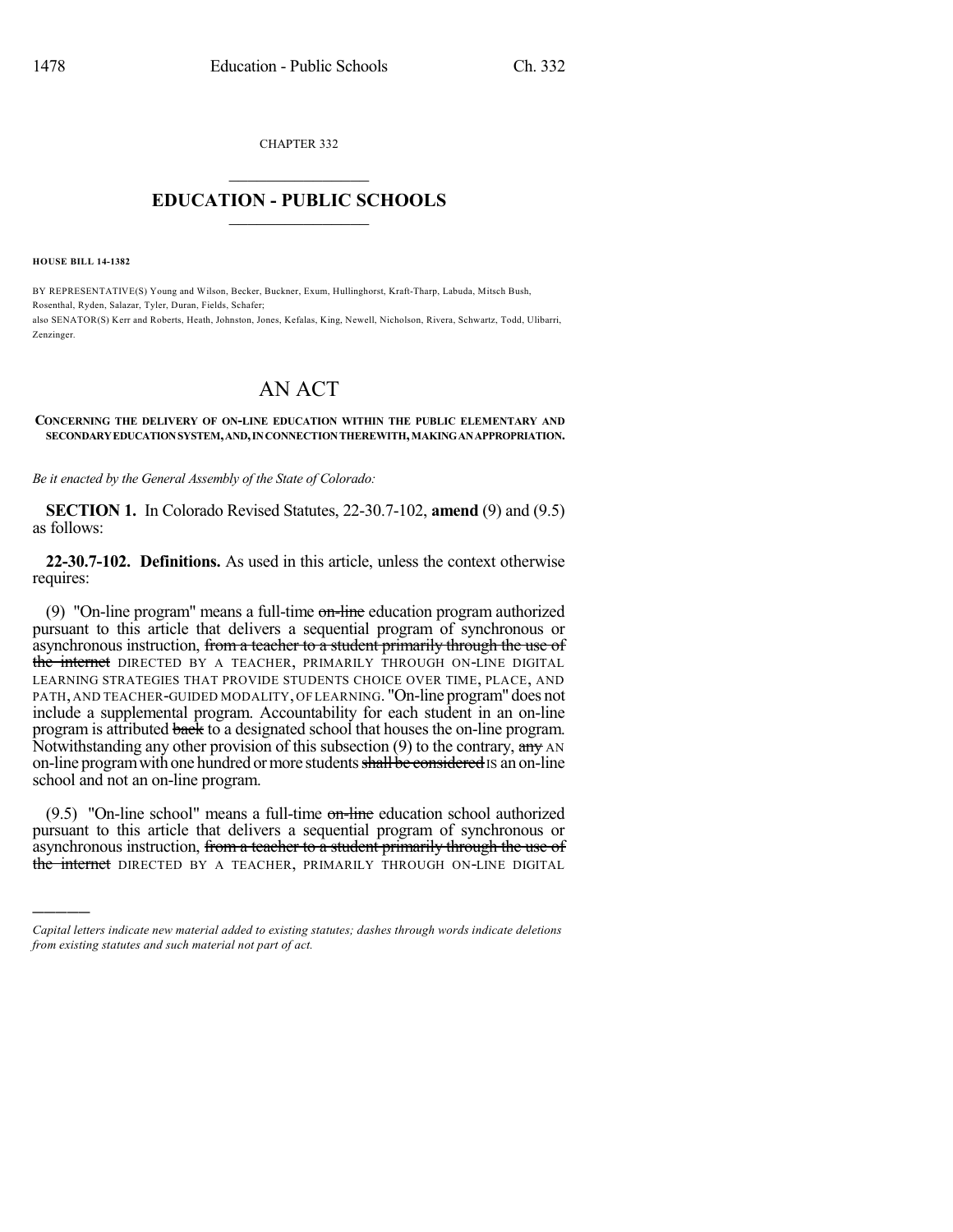LEARNING STRATEGIES THAT PROVIDE STUDENTS CHOICE OVER TIME, PLACE, AND PATH, AND TEACHER-GUIDED MODALITY, OF LEARNING. An on-line school has an assigned school code and operates with its own administrator, a separate budget, and a complete instructional program. An on-line school is responsible for fulfilling all reporting requirements and will be IS held to state and federally mandated accountability processes.

**SECTION 2.** In Colorado Revised Statutes, 22-30.7-105, **amend** (2) introductory portion,  $(2)$   $(a)$ , and  $(4)$   $(b)$  as follows:

**22-30.7-105. Program criteria - guidelines - quality standards - records rules.** (2) The following guidelines shall apply to each on-line program or on-line school that is created or overseen pursuant to the provisions of this article:

(a) A student who is participating in an on-line program or on-line school shall be IS subject to compulsory school attendance as provided in article 33 of this title and shall be IS deemed to comply with the compulsory attendance requirements through participation in the on-line program or on-line school. EACH ON-LINE PROGRAM AND ON-LINE SCHOOL MUST DOCUMENT A STUDENT'S COMPLIANCE WITH COMPULSORY ATTENDANCE REQUIREMENTS BY DOCUMENTING THE STUDENT'S ATTENDANCE AND PARTICIPATION IN EDUCATIONAL ACTIVITIES THAT THE ON-LINE PROGRAM'S OR ON-LINE SCHOOL'S AUTHORIZER DEEMS APPROPRIATE TO SUPPORT STUDENT LEARNING,WHICH ACTIVITIES MAY INCLUDE,BUT NEED NOT BE LIMITED TO, ASSESSMENT, ORIENTATION, AND INDUCTION ACTIVITIES;IN-PERSON EDUCATIONAL INSTRUCTION; AND SYNCHRONOUS AND ASYNCHRONOUS INTERNET-BASED EDUCATIONAL ACTIVITIES.

 $(4)$  (b) (I) If a student enrolled in a school within  $\sigma$  a school district transfers to an on-line program or on-line school, the school district shall transmit, USING SECURE ELECTRONIC MEANS IF AVAILABLE, to the RECEIVING on-line program or on-line school THE STUDENT'S COMPLETE RECORDS, INCLUDING all performance, attendance, and assessment data, concerning the student within thirty FOURTEEN days after the school district receives notice from the on-line program or on-line school that the student has enrolled in the on-line program or on-line school.

(II) If a student WHO IS enrolled in an on-line programor on-line school transfers to a school within OF a school district OR TO AN INSTITUTE CHARTER SCHOOL, the on-line program or on-line school shall transmit, USING SECURE ELECTRONIC MEANS IF AVAILABLE, to the RECEIVING school THE STUDENT'S COMPLETE RECORDS, INCLUDING all performance, attendance, and assessment data, concerning the student within thirty FOURTEEN days after the on-line program or on-line school receives notice from the school district that the student has enrolled in the school.

**SECTION 3.** In Colorado Revised Statutes, **add** 22-30.7-112 and 22-20.7-113 as follows:

**22-30.7-112. Certification of authorizers of multi-district on-line schools quality standards - implementation recommendations - pilot program design - task force - legislative declaration - repeal.** (1) (a) THE GENERAL ASSEMBLY FINDS THAT: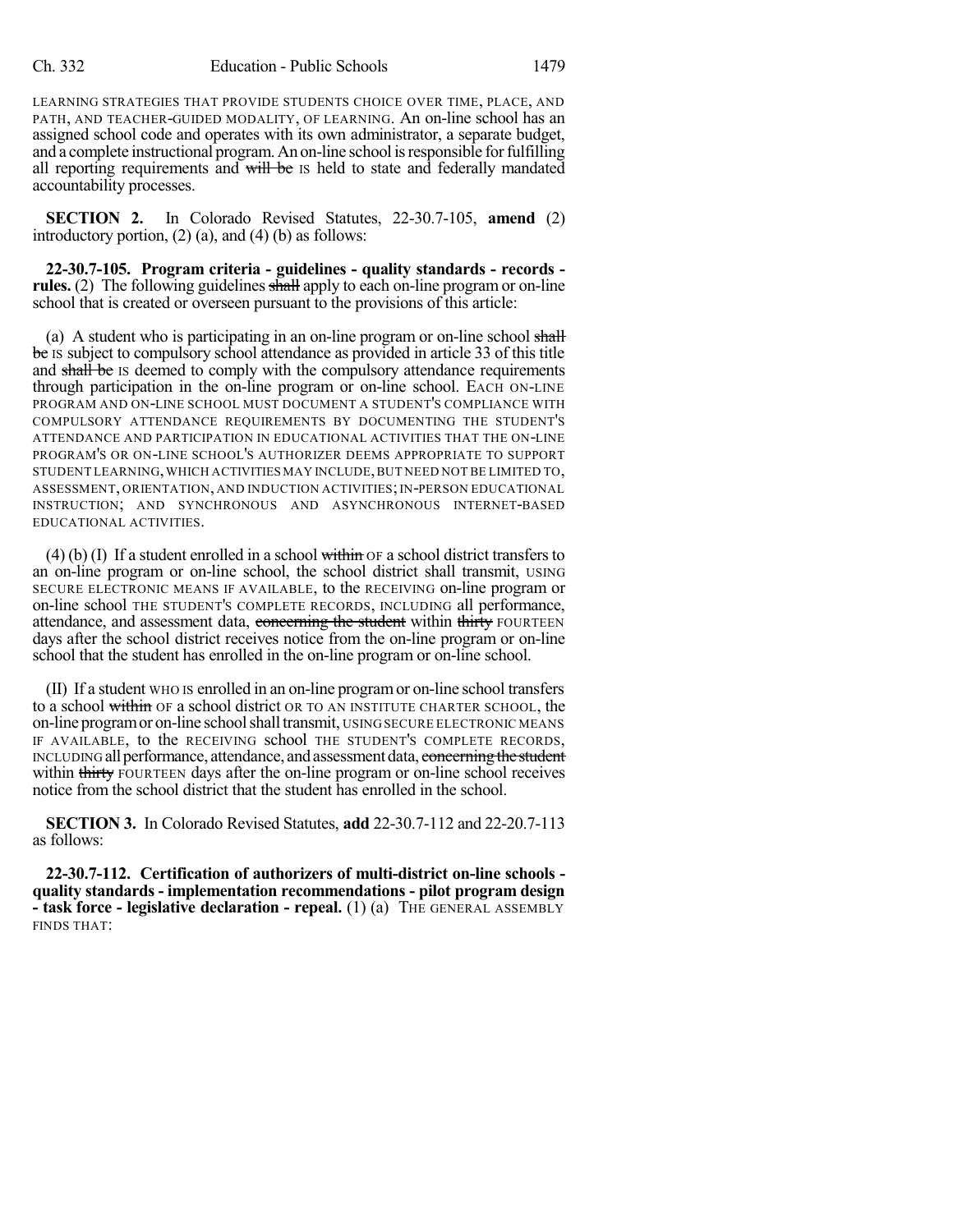1480 Education - Public Schools Ch. 332

(I) DURING THE 2014 REGULAR LEGISLATIVE SESSION, CERTAIN LEGISLATORS INFORMALLY CONVENED THE K-12ON-LINE EDUCATION COMMISSION,REFERRED TO IN THIS SECTION AS THE "COMMISSION", TO REVIEW THE IMPLEMENTATION OF ON-LINE EDUCATION IN COLORADO AND SUBMIT RECOMMENDATIONS TO THE GENERAL ASSEMBLY TO IMPROVE THE QUALITY OF EDUCATION FOR ALL STUDENTS IN COLORADO WHO USE ON-LINE LEARNING AS PART OR ALL OF THEIR ACCESS TO LEARNING;

(II) AMONG OTHER THINGS, THE COMMISSION RECOMMENDED THAT IT WOULD BE MORE APPROPRIATE AND EFFECTIVE, AND MORE CONSISTENT WITH THE ROLE OF THE DEPARTMENT, FOR THE DEPARTMENT AND THE STATE BOARD TO CERTIFY AUTHORIZERS OF MULTI-DISTRICT ON-LINE SCHOOLS, RATHER THAN DIRECTLY CERTIFYING THE SCHOOLS THEMSELVES;

(III) BY CERTIFYING AUTHORIZERS OF MULTI-DISTRICT ON-LINE SCHOOLS, THE DEPARTMENT WILL HAVE THE MEANS TO DIRECTLY ADDRESS THE QUALITY OF ON-LINE EDUCATION AT THE AUTHORIZER LEVEL.BUT TO DO SO, THE STATE BOARD MUST ADOPT QUALITY STANDARDS AND PRACTICES FOR AUTHORIZERS OF MULTI-DISTRICT ON-LINE SCHOOLS TO FOLLOW.

(IV) THERE ARE SEVERAL ISSUES THAT ARISE WITH IMPLEMENTING A SYSTEM FOR CERTIFYING AUTHORIZERS RATHER THAN DIRECTLY CERTIFYING MULTI-DISTRICT ON-LINE SCHOOLS AND THAT REQUIRE CONSIDERATION AND ADVICE FROM PERSONS WITH EXPERTISE IN OVERSEEING AND PROVIDING ON-LINE EDUCATION, INCLUDING BUT NOT LIMITED TO THE TIMEFRAMES FOR IMPLEMENTING THE NEW CERTIFICATION PROCESS.

(b) THE GENERAL ASSEMBLY FINDS, THEREFORE, THAT IT IS NECESSARY TO CONVENE A TASK FORCE TO REVIEW BEST PRACTICES AND POLICIES FOR AUTHORIZING AND ADMINISTERING MULTI-DISTRICT ON-LINE SCHOOLS, TO RECOMMEND TO THE STATE BOARD QUALITY STANDARDS AND PRACTICES FOR AUTHORIZERS, AND TO RECOMMEND TO THE STATE BOARD AND THE GENERAL ASSEMBLY THE REGULATORY AND STATUTORY CHANGES THAT ARE NECESSARY TO CERTIFY AUTHORIZERS OF MULTI-DISTRICT ON-LINE SCHOOLS.

(2) THERE IS CREATED A TASK FORCE OF PERSONS WITH EXPERTISE AND EXPERIENCE IN AUTHORIZING, OVERSEEING, AND OPERATING ON-LINE PROGRAMS AND ON-LINE SCHOOLS. NO LATER THAN JULY 1, 2014, THE COMMISSIONER OF EDUCATION SHALL APPOINT THE MEMBERS OF THE TASK FORCE AS FOLLOWS:

(a) ONE PERSON WHO REPRESENTS SCHOOL DISTRICTS IN THE STATE THAT OVERSEE OR OPERATE AT LEAST ONE MULTI-DISTRICT ON-LINE SCHOOL;

(b) ONE PERSON WHO REPRESENTS BOARDS OF COOPERATIVE SERVICES IN THE STATE THAT OVERSEE OR OPERATE AT LEAST ONE MULTI-DISTRICT ON-LINE SCHOOL;

(c) ONE PERSON WHO REPRESENTS THE STATE CHARTER SCHOOL INSTITUTE;

(d) THREE PERSONS WHO ARE EMPLOYED IN PUBLIC EDUCATION, AT LEAST ONE OF WHOM IS EMPLOYED AS A TEACHER IN A MULTI-DISTRICT ON-LINE SCHOOL AND AT LEAST ONE OF WHOM IS EMPLOYED AS AN ADMINISTRATOR OF AN ON-LINE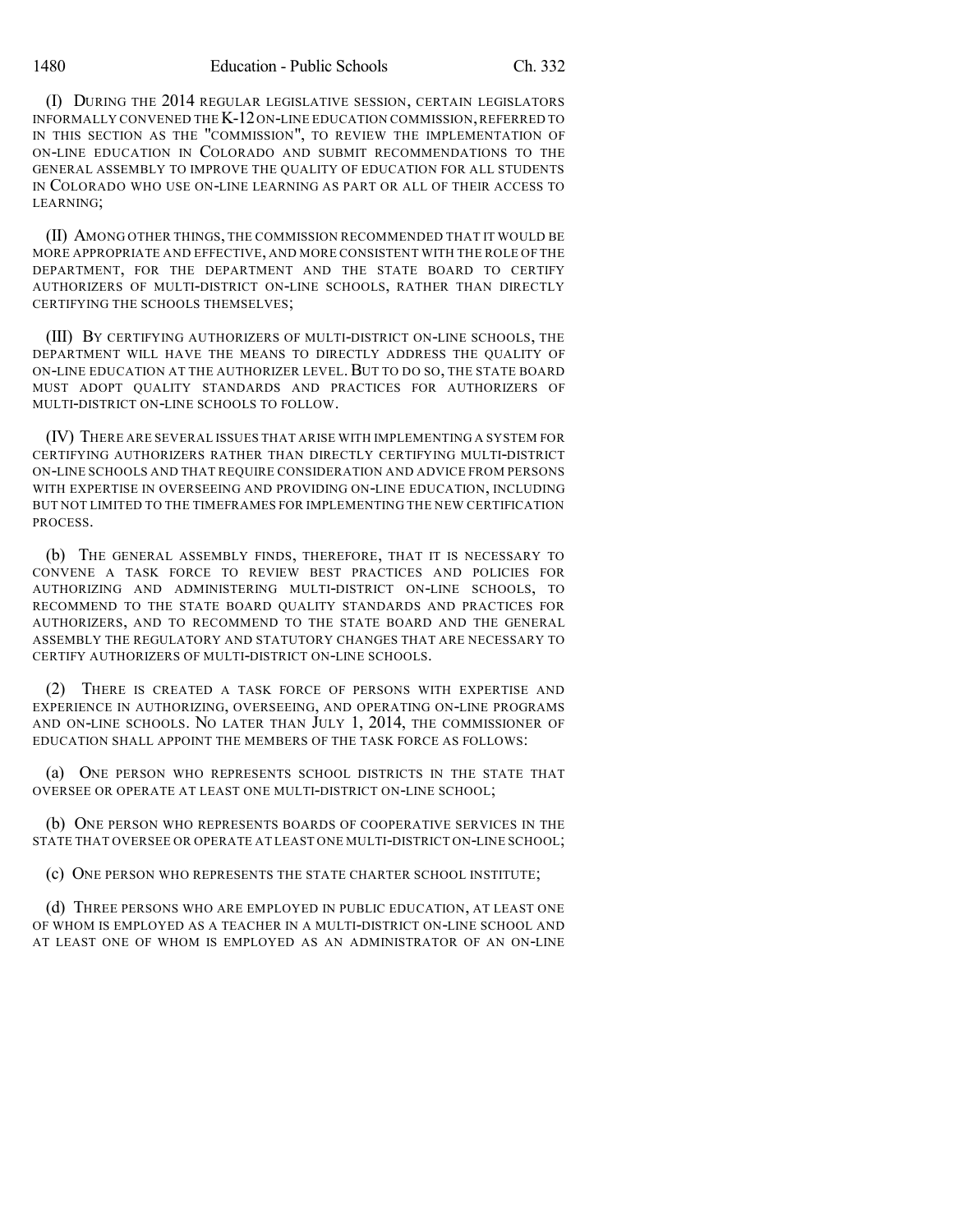PROGRAM OR ON-LINE SCHOOL;

(e) TWO PERSONS WHO REPRESENT FOR-PROFIT MULTI-DISTRICT ON-LINE SCHOOLS THAT ARE AUTHORIZED PURSUANT TO SECTION 22-30.7-106;

(f) THREE PERSONS WHO ARE EMPLOYEES OF THE DEPARTMENT WITH EXPERTISE IN ON-LINE EDUCATION, ONLY ONE OF WHOM IS A VOTING MEMBER OF THE TASK FORCE;

(g) TWO PERSONS, EACH OF WHOM IS A PARENT OF A STUDENT WHO IS ENROLLED IN AN ON-LINE SCHOOL IN COLORADO; AND

(h) TWO PERSONS WHO WERE MEMBERS OF THE COMMISSION.

(3) THE COMMISSIONER OF EDUCATION SHALL APPOINT THE CHAIR OF THE TASK FORCE AND CONVENE THE FIRST MEETING OF THE TASK FORCE. THE TASK FORCE SHALL MEET AS OFTEN AS NECESSARY AT THE CALL OF THE CHAIR TO COMPLETE THE TASK FORCE'S DUTIES. THE TASK FORCE MEETINGS ARE SUBJECT TO THE OPEN MEETING REQUIREMENTS SPECIFIED IN SECTION 24-6-402, C.R.S., AND MUST BE SIMULTANEOUSLY BROADCAST VIA THE INTERNET. THE MEMBERS OF THE TASK FORCE MUST SERVE WITHOUT COMPENSATION AND WITHOUT REIMBURSEMENT FOR EXPENSES. THE DEPARTMENT SHALL PROVIDE SUPPORT AND ASSISTANCE FOR THE TASK FORCE AS NEEDED. THE DEPARTMENT MAY CONTRACT WITH A PERSON OR OTHER ENTITY TO PROVIDE FACILITATION SERVICES OR OTHER ASSISTANCE TO THE TASK FORCE SO LONG AS THE PERSON OR ENTITY DOES NOT HAVE AN ACTUAL OR POTENTIAL CONFLICT OF INTEREST WITH REGARD TO THE POTENTIAL RECOMMENDATIONS OF THE TASK FORCE AND HAS NOT STATED A POSITION IN SUPPORT OF OR OPPOSED TO ON-LINE EDUCATION.

(4) (a) THE TASK FORCE HAS THE FOLLOWING DUTIES:

(I) TO REVIEW THE BEST PRACTICES AND STANDARDS FOR OVERSEEING AND OPERATING MULTI-DISTRICT ON-LINE SCHOOLS THAT ARE USED IN THIS STATE AND IN OTHER STATES AND COUNTRIES AND TO RECOMMEND QUALITY STANDARDS AND PRACTICES FOR AUTHORIZERS OF MULTI-DISTRICT ON-LINE SCHOOLS IN COLORADO;

(II) TO REVIEW THE EXISTING STATE BOARD RULES AND STATUTES CONCERNING ON-LINE EDUCATION AND TO RECOMMEND CHANGES TO RULES AND STATUTES TO IMPLEMENT A SYSTEM FOR CERTIFYING AUTHORIZERS OF MULTI-DISTRICT ON-LINE SCHOOLS AND DISCONTINUING CERTIFICATION OF MULTI-DISTRICT ON-LINE SCHOOLS;

(III) TO MAKE RECOMMENDATIONS CONCERNING THE SYSTEM AND PROCESS FOR CERTIFYING AUTHORIZERS, INCLUDING BUT NOT LIMITED TO THE FREQUENCY AND TIMING OF CERTIFICATION AND RECERTIFICATION AND THE EFFECT ON A MULTI-DISTRICT ON-LINE SCHOOL IF THE SCHOOL'S AUTHORIZER LOSES CERTIFICATION;

(IV) TO MAKE SUCH ADDITIONAL RECOMMENDATIONS CONCERNING MULTI-DISTRICT ON-LINE SCHOOLS AND AUTHORIZERS OF MULTI-DISTRICT ON-LINE SCHOOLS AS THE TASK FORCE DEEMS APPROPRIATE; AND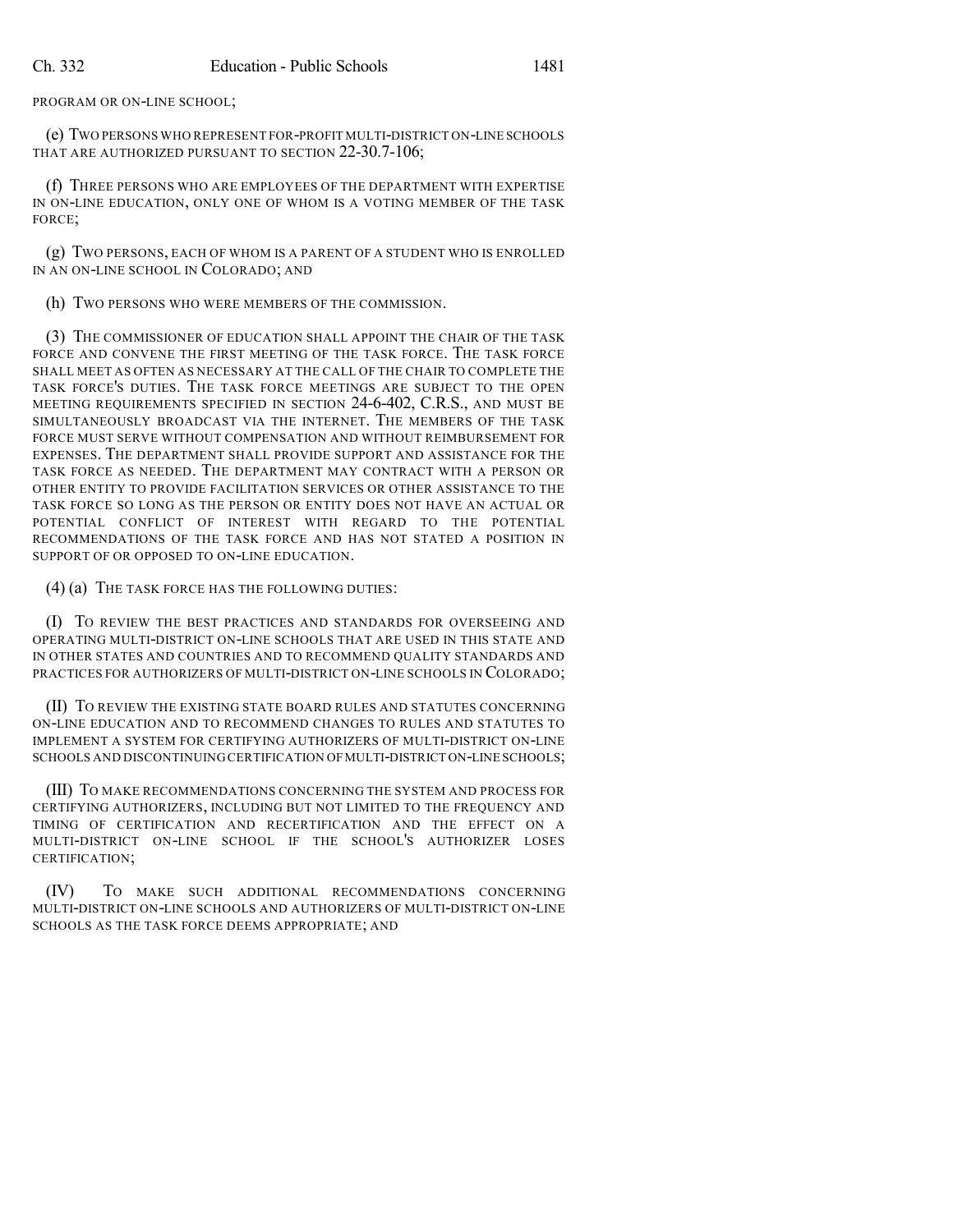(V) TO ESTABLISH THE PARAMETERS FOR, DURATION OF, AND METHODS FOR EVALUATING PILOT PROGRAMS AS DESCRIBED IN SECTION 22-30.7-113 (2) (b).

(b) IN PREPARING ITS RECOMMENDATIONS, THE TASK FORCE SHALL SOLICIT INPUT FROM INTERESTED PERSONS, INCLUDING BUT NOT LIMITED TO SCHOOL DISTRICTS, CHARTER SCHOOLS, THE STATE CHARTER SCHOOL INSTITUTE, BOARDS OF COOPERATIVE SERVICES, EDUCATORS AND ADMINISTRATORS WHO WORK WITH ON-LINE PROGRAMS AND ON-LINE SCHOOLS, AND STUDENTS ENROLLED IN ON-LINE PROGRAMS AND ON-LINE SCHOOLS AND THEIR PARENTS.

(5) NO LATER THAN JANUARY 1, 2015, THE TASK FORCE SHALL SUBMIT ITS WRITTEN RECOMMENDATIONS TO THE STATE BOARD AND TO THE EDUCATION COMMITTEES OF THE HOUSE OF REPRESENTATIVES AND THE SENATE, OR ANY SUCCESSOR COMMITTEES.

(6) THIS SECTION IS REPEALED, EFFECTIVE JULY 1, 2015.

**22-30.7-113. On-line pilot programs - interim reports - legislative** declaration. (1) THE GENERAL ASSEMBLY FINDS THAT:

(a) SEVERAL CHALLENGES EXIST IN PROVIDING ON-LINE PROGRAMS, ON-LINE SCHOOLS, AND SUPPLEMENTAL PROGRAMS THAT EFFECTIVELY AND SUCCESSFULLY MEET THE EDUCATIONAL NEEDS OF STUDENTS AND THEIR FAMILIES;

(b) COLORADO'S ELEMENTARY AND SECONDARY EDUCATION COMMUNITY IS IN A UNIQUE POSITION TO OPERATE PILOT PROGRAMS TO TRY TO MEET THESE CHALLENGES BY IMPLEMENTING INNOVATIVE STRATEGIES TO PROVIDE ON-LINE EDUCATION, INCLUDING STRATEGIES FOR ENHANCING AND MEASURING STUDENT ACADEMIC GROWTH AND SUCCESS; AND

(c) AUTHORIZING AND SUPPORTING PILOT PROGRAMS WILL HELP FOSTER PARTNERSHIPS AMONG EDUCATION PROVIDERS AND RESULT IN DATA TO SUPPORT REPLICATION AND THE SCALING OF UNIQUE EDUCATION POLICIES THAT ARE SUCCESSFULLY IMPLEMENTED THROUGH THE PILOT PROGRAMS.

(2) (a) THE DEPARTMENT SHALL WORK WITH THE TASK FORCE CREATED IN SECTION 22-30.7-112 TO ESTABLISH THE PARAMETERS FOR, DURATION OF, AND METHODS FOR EVALUATING PILOT PROGRAMS AS DESCRIBED IN THIS SECTION AND TO ISSUE TO AUTHORIZERS REQUESTS FOR PROPOSALS FOR THE PILOT PROGRAMS. THE DEPARTMENT SHALL ISSUE THE REQUESTS FOR PROPOSALS NO LATER THAN OCTOBER 15, 2014.THE PILOT PROGRAMS MUST BEGIN OPERATION NO LATER THAN THE 2015-16 SCHOOL YEAR.

(b) THE PILOT PROGRAMS MAY INCLUDE, BUT NEED NOT BE LIMITED TO:

(I) APILOT PROGRAM TO USE OBJECTIVE, VERIFIABLE, AND MULTIPLE MEASURES OF STUDENT ACHIEVEMENT AS INDICATORS OF SCHOOL QUALITY, WHICH MEASURES ALIGN WITH THE COLORADO ACADEMIC STANDARDS ADOPTED PURSUANT TO SECTION 22-7-1005;

(II) A PILOT PROGRAM TO USE A STUDENT-COUNT PROCESS THAT IS BASED ON